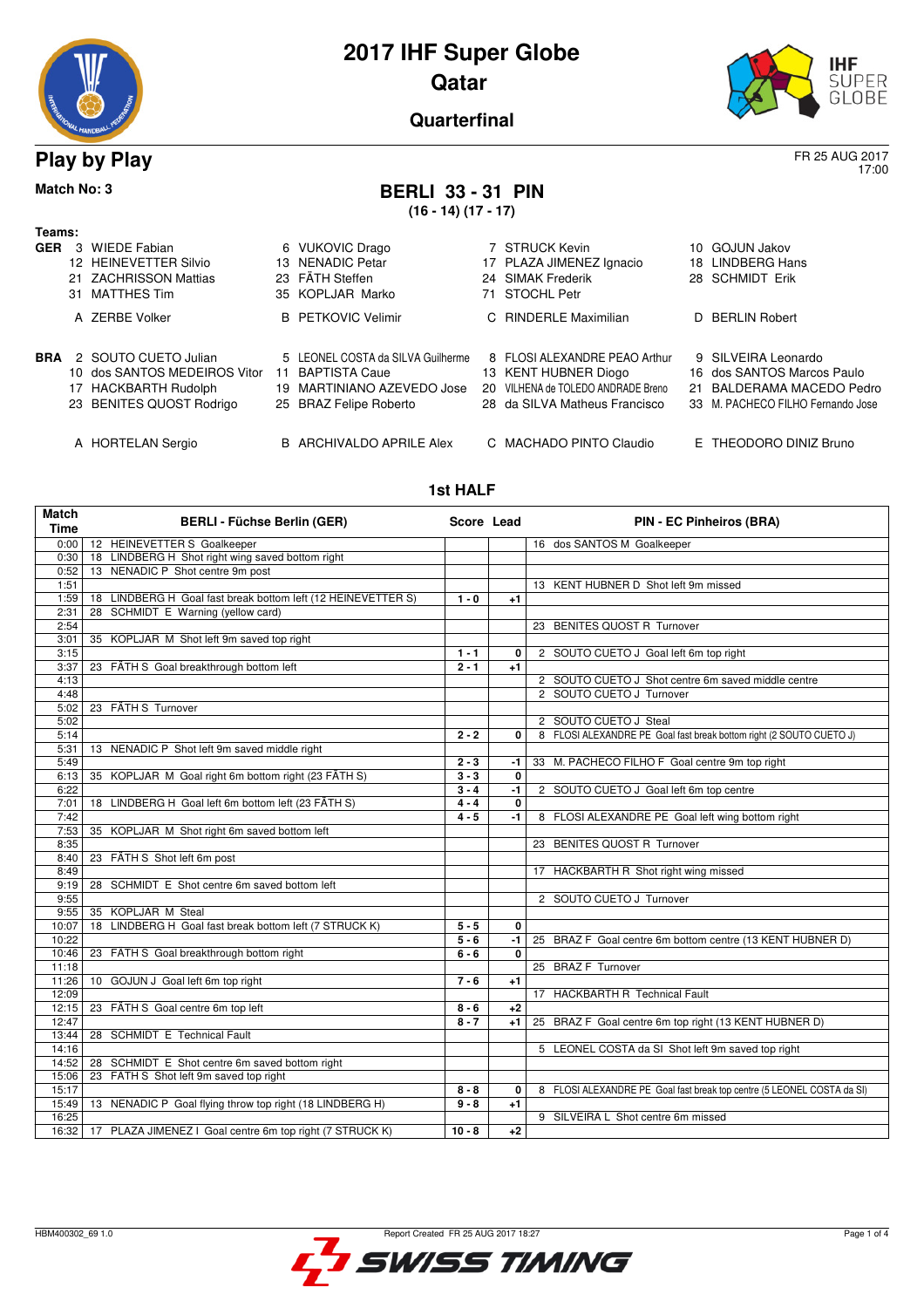



#### **Quarterfinal**

17:00

### **BERLI 33 - 31 PIN**

**(16 - 14) (17 - 17) 1st HALF**

| <b>Match</b><br><b>Time</b> | <b>BERLI - Füchse Berlin (GER)</b>                               | Score Lead |      | <b>PIN - EC Pinheiros (BRA)</b>                                                      |
|-----------------------------|------------------------------------------------------------------|------------|------|--------------------------------------------------------------------------------------|
| 17:04                       |                                                                  |            |      | 5 LEONEL COSTA da SI Shot left 9m missed                                             |
| 17:15                       | 17 PLAZA JIMENEZ I Goal fast break bottom right                  | $11 - 8$   | $+3$ |                                                                                      |
| 17:46                       |                                                                  |            |      | 5 LEONEL COSTA da SI Shot centre 9m saved bottom right                               |
| 18:21                       | PLAZA JIMENEZ I Goal centre 6m bottom right (13 NENADIC P)<br>17 | $12 - 8$   | $+4$ |                                                                                      |
| 18:36                       |                                                                  |            |      | Team timeout                                                                         |
| 18:55                       |                                                                  |            |      | 17 HACKBARTH R Shot right wing post                                                  |
| 19:03                       | PLAZA JIMENEZ I Technical Fault (FB)<br>17 <sup>2</sup>          |            |      |                                                                                      |
| 19:34                       |                                                                  |            |      | 2 SOUTO CUETO J Shot centre 9m blocked                                               |
| 19:50                       |                                                                  |            |      | 13 KENT HUBNER D Shot left 9m saved middle left                                      |
| 20:01                       | 18 LINDBERG H 7m received                                        |            |      |                                                                                      |
| 20:01                       |                                                                  |            |      | 13 KENT HUBNER D 7m caused                                                           |
| 20:01                       |                                                                  |            |      | 13 KENT HUBNER D Warning (yellow card)                                               |
| 20:21                       | 18 LINDBERG H Penalty shot saved middle right                    |            |      |                                                                                      |
| 20:56                       |                                                                  | $12 - 9$   | $+3$ | 13 KENT HUBNER D Goal breakthrough top right                                         |
| 21:32                       | 13 NENADIC P Goal breakthrough bottom left                       | $13 - 9$   | $+4$ |                                                                                      |
| 22:24                       |                                                                  | $13 - 10$  | $+3$ | 2 SOUTO CUETO J Goal centre 6m top left                                              |
| 23:01                       | 35 KOPLJAR M Goal right 9m bottom left                           | $14 - 10$  | $+4$ |                                                                                      |
| 23:20                       |                                                                  |            |      | 23 BENITES QUOST R 7m received                                                       |
| 23:20                       | 18 LINDBERG H 7m caused                                          |            |      |                                                                                      |
| 23:33                       |                                                                  | $14 - 11$  | $+3$ | 13 KENT HUBNER D Goal Penalty shot bottom right (23 BENITES QUOST R)                 |
| 24:33                       | 13 NENADIC P Shot centre 9m saved middle centre                  |            |      |                                                                                      |
| 24:40                       |                                                                  |            |      | 25 BRAZ F Shot fast break saved top centre                                           |
| 24:51                       | <b>Team timeout</b>                                              |            |      |                                                                                      |
| 25:27                       |                                                                  |            |      | 25 BRAZ F Warning (yellow card)                                                      |
| 25:50                       | PLAZA JIMENEZ I Shot left 6m saved top right<br>17               |            |      |                                                                                      |
| 25:59                       |                                                                  | $14 - 12$  | $+2$ | 8 FLOSI ALEXANDRE PE Goal fast break top centre (33 M. PACHECO FILHO F)              |
| 26:26                       | 23 FÄTH S Goal right 6m top centre (3 WIEDE F)                   | $15 - 12$  | $+3$ |                                                                                      |
| 27:03                       |                                                                  |            |      | 2 SOUTO CUETO J Shot left 9m blocked                                                 |
| 27:03                       | PLAZA JIMENEZ   2 minutes suspension<br>17                       | $15 - 13$  |      |                                                                                      |
| 27:16                       |                                                                  |            | $+2$ | 2 SOUTO CUETO J Goal left 6m bottom right (33 M. PACHECO FILHO F)                    |
| 27:57<br>27:57              | 23 FÄTH S Turnover                                               |            |      | 25 BRAZ F Steal                                                                      |
|                             |                                                                  |            |      |                                                                                      |
| 28:04                       |                                                                  | $15 - 14$  | $+1$ | 10 dos SANTOS MEDEIRO Goal fast break bottom left (33 M. PACHECO FILHO F)            |
| 28:44<br>28:51              | 3 WIEDE F Shot right 6m saved middle left                        |            |      | 10 dos SANTOS MEDEIRO Shot fast break missed                                         |
|                             |                                                                  | $16 - 14$  |      |                                                                                      |
| 29:37<br>29:39              | 13 NENADIC P Goal breakthrough top left                          |            | $+2$ | 13 KENT HUBNER D for 16 dos SANTOS M Goalkeeper                                      |
| 29:37                       |                                                                  |            |      |                                                                                      |
| 14:57                       |                                                                  |            |      | 25 BRAZ F 2 minutes suspension<br>17 HACKBARTH R Shot right wing saved middle centre |
|                             |                                                                  |            |      |                                                                                      |

#### **2nd HALF**

| <b>Match</b><br>Time | <b>BERLI - Füchse Berlin (GER)</b>                      | Score Lead |      | <b>PIN - EC Pinheiros (BRA)</b>                                          |
|----------------------|---------------------------------------------------------|------------|------|--------------------------------------------------------------------------|
| 30:32                |                                                         |            |      | 13 KENT HUBNER D Shot left 9m post                                       |
| 30:41                | 13 NENADIC P Shot right 9m post                         |            |      |                                                                          |
| 31:17                |                                                         | $16 - 15$  | $+1$ | 2 SOUTO CUETO J Goal centre 9m bottom right                              |
| 31:34                | 13 NENADIC P 7m received                                |            |      |                                                                          |
| 31:34                |                                                         |            |      | 2 SOUTO CUETO J 7m caused                                                |
| 30:00                | <b>HEINEVETTER S Goalkeeper</b><br>12 <sup>2</sup>      |            |      | 16 dos SANTOS M Goalkeeper                                               |
| 31:43                | 13 NENADIC P Goal Penalty shot bottom left              | $17 - 15$  | $+2$ |                                                                          |
| 32:25                |                                                         |            |      | 13 KENT HUBNER D Shot centre 6m saved middle right                       |
| 33:02                | PLAZA JIMENEZ I Shot centre 6m saved bottom right<br>17 |            |      |                                                                          |
| 33:32                |                                                         | $17 - 16$  | $+1$ | 8 FLOSI ALEXANDRE PE Goal flying throw top right (33 M. PACHECO FILHO F) |
| 33:42                |                                                         |            |      | 25 BRAZ F 2 minutes suspension                                           |
| 34:04                | 35 KOPLJAR M Shot right 9m saved bottom right           |            |      |                                                                          |
| 34:12                | ZACHRISSON M Goal right wing bottom right<br>21         | $18 - 16$  | $+2$ |                                                                          |
| 34:53                |                                                         |            |      | 2 SOUTO CUETO J Shot centre 9m post                                      |
| 35:03                | 12 HEINEVETTER S Shot centre 9m missed                  |            |      |                                                                          |
| 35:23                |                                                         |            |      | HACKBARTH R for 16 dos SANTOS M Goalkeeper                               |
| 36:06                |                                                         |            |      | 16 dos SANTOS M for 33 M. PACHECO FILHO F Goalkeeper                     |
| 36:04                |                                                         | $18 - 17$  | $+1$ | BENITES QUOST R Goal centre 6m bottom centre (13 KENT HUBNER D)<br>23    |

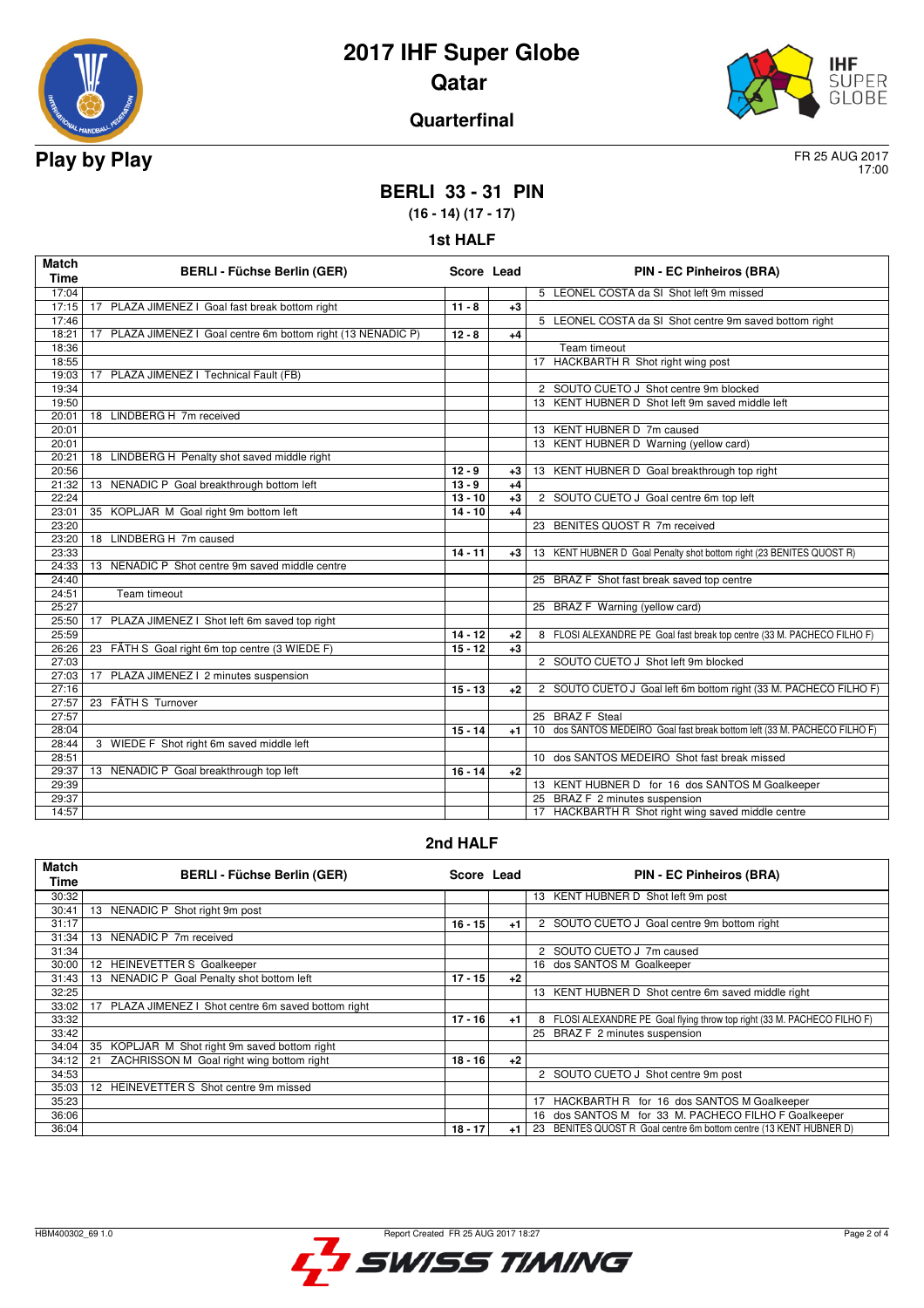



#### **Quarterfinal**

17:00

### **BERLI 33 - 31 PIN**

**(16 - 14) (17 - 17)**

| Match<br><b>Time</b> | <b>BERLI - Füchse Berlin (GER)</b>                            | Score Lead |              | <b>PIN - EC Pinheiros (BRA)</b>                                                                |
|----------------------|---------------------------------------------------------------|------------|--------------|------------------------------------------------------------------------------------------------|
| 36:32                | 23 FÄTH S Technical Fault                                     |            |              |                                                                                                |
| 36:40                |                                                               | $18 - 18$  | 0            | 17 HACKBARTH R Goal fast break top centre (13 KENT HUBNER D)                                   |
| 37:10                | 35 KOPLJAR M Goal centre 9m bottom right                      | $19 - 18$  | $+1$         |                                                                                                |
| 37:30                |                                                               |            |              | 33 M. PACHECO FILHO F for 16 dos SANTOS M Goalkeeper                                           |
| 38:06                |                                                               |            |              | 16 dos SANTOS M for 33 M. PACHECO FILHO F Goalkeeper                                           |
| 38:04                |                                                               | $19 - 19$  | 0            | 2 SOUTO CUETO J Goal left 6m middle left                                                       |
| 38:04                | STOCHL P for 12 HEINEVETTER S Goalkeeper<br>71                |            |              |                                                                                                |
| 38:37                | ZACHRISSON M Shot right wing post<br>21                       |            |              |                                                                                                |
| 38:47                |                                                               |            |              | 8 FLOSI ALEXANDRE PE Shot fast break saved bottom centre                                       |
| 38:56                | 35 KOPLJAR M Goal right 9m bottom left                        | $20 - 19$  | $+1$         |                                                                                                |
| 39:13                |                                                               |            |              | 33 M. PACHECO FILHO F for 16 dos SANTOS M Goalkeeper                                           |
| 39:29                |                                                               |            |              | 16 dos SANTOS M for 33 M. PACHECO FILHO F Goalkeeper                                           |
| 39:31                |                                                               | $20 - 20$  | 0            | 8 FLOSI ALEXANDRE PE Goal left wing top right                                                  |
| 39:59                | 17 PLAZA JIMENEZ I Shot centre 6m saved bottom right          |            |              |                                                                                                |
| 40:09                |                                                               |            |              | 33 M. PACHECO FILHO F for 16 dos SANTOS M Goalkeeper                                           |
| 40:32<br>40:31       |                                                               |            |              | 16 dos SANTOS M for 33 M. PACHECO FILHO F Goalkeeper<br>13 KENT HUBNER D Shot centre 9m missed |
| 40:42                | 71 STOCHL P Turnover                                          |            |              |                                                                                                |
| 40:42                |                                                               |            |              | 23 BENITES QUOST R Steal                                                                       |
| 40:44                |                                                               | $20 - 21$  | -1           | 23 BENITES QUOST R Goal centre 6m bottom centre                                                |
| 40:44                | Team timeout                                                  |            |              |                                                                                                |
| 41:09                | NENADIC P Goal breakthrough bottom right<br>13                | $21 - 21$  | 0            |                                                                                                |
| 41:24                |                                                               |            |              | 33 M. PACHECO FILHO F for 16 dos SANTOS M Goalkeeper                                           |
| 41:51                |                                                               |            |              | 16 dos SANTOS M for 33 M. PACHECO FILHO F Goalkeeper                                           |
| 41:51                |                                                               |            |              | 2 SOUTO CUETO J Turnover                                                                       |
| 42:03                | 13 NENADIC P Technical Fault                                  |            |              |                                                                                                |
| 42:15                |                                                               | $21 - 22$  | -1           | 17 HACKBARTH R Goal right wing middle left (2 SOUTO CUETO J)                                   |
| 42:46                |                                                               |            |              | 23 BENITES QUOST R 2 minutes suspension                                                        |
| 42:59                | 35 KOPLJAR M Turnover                                         |            |              |                                                                                                |
| 43:14                |                                                               |            |              | 33 M. PACHECO FILHO F for 16 dos SANTOS M Goalkeeper                                           |
| 43:34                |                                                               |            |              | 33 M. PACHECO FILHO F Shot right 9m blocked                                                    |
| 43:49                |                                                               |            |              | 16 dos SANTOS M for 33 M. PACHECO FILHO F Goalkeeper                                           |
| 43:50<br>44:10       | 13 NENADIC P Shot centre 9m blocked                           |            |              | 33 M. PACHECO FILHO F for 16 dos SANTOS M Goalkeeper                                           |
| 44:18                | 7 STRUCK K Goal left wing top right                           | $22 - 22$  | 0            |                                                                                                |
| 44:41                |                                                               |            |              | 2 SOUTO CUETO J Technical Fault                                                                |
| 44:48                |                                                               |            |              | 16 dos SANTOS M for 33 M. PACHECO FILHO F Goalkeeper                                           |
| 44:52                | 35 KOPLJAR M Shot centre 6m saved bottom left                 |            |              |                                                                                                |
| 44:59                |                                                               | $22 - 23$  | $-1$         | 8 FLOSI ALEXANDRE PE Goal fast break bottom right (23 BENITES QUOST R)                         |
| 45:40                | 13 NENADIC P Goal centre 9m top left                          | $23 - 23$  | $\mathbf{0}$ |                                                                                                |
| 46:15                |                                                               |            |              | 13 KENT HUBNER D 7m received                                                                   |
| 46:15                | 21 ZACHRISSON M 7m caused                                     |            |              |                                                                                                |
| 46:27                |                                                               | $23 - 24$  | -1 l         | 13 KENT HUBNER D Goal Penalty shot top centre                                                  |
| 46:48                | 12 HEINEVETTER S for 71 STOCHL P Goalkeeper                   |            |              |                                                                                                |
| 47:07                | 3 WIEDE F Goal right 9m top right                             | $24 - 24$  | 0            |                                                                                                |
| 47:42                |                                                               |            |              | 23 BENITES QUOST R for 16 dos SANTOS M Goalkeeper                                              |
| 47:41                |                                                               |            |              | 13 KENT HUBNER D Technical Fault                                                               |
| 47:46                |                                                               |            |              | 16 dos SANTOS M for 11 BAPTISTA C Goalkeeper                                                   |
| 47:52                |                                                               | $25 - 24$  |              | 2 SOUTO CUETO J 2 minutes suspension                                                           |
| 48:08<br>48:50       | 7 STRUCK K Goal left wing bottom right (10 GOJUN J)           |            | $+1$         | 9 SILVEIRA L for 16 dos SANTOS M Goalkeeper                                                    |
| 48:53                |                                                               |            |              | 16 dos SANTOS M for 9 SILVEIRA L Goalkeeper                                                    |
| 48:50                |                                                               | $25 - 25$  | 0            | 33 M. PACHECO FILHO F Goal centre 9m bottom centre                                             |
| 49:10                | ZACHRISSON M Goal right wing bottom left (13 NENADIC P)<br>21 | $26 - 25$  | $+1$         |                                                                                                |
| 49:21                |                                                               |            |              | 9 SILVEIRA L for 16 dos SANTOS M Goalkeeper                                                    |
| 49:44                |                                                               |            |              | A HORTELAN S Warning (yellow card) bench punishment                                            |
| 50:05                |                                                               | $26 - 26$  | 0            | 9 SILVEIRA L Goal left 6m top right                                                            |
| 50:16                | ZACHRISSON M Goal right wing top left<br>21                   | $27 - 26$  | $+1$         |                                                                                                |
| 51:06                |                                                               |            |              | 16 dos SANTOS M for 17 HACKBARTH R Goalkeeper                                                  |
| 51:08                |                                                               |            |              | 33 M. PACHECO FILHO F Shot flying throw post                                                   |
| 51:17                | 3 WIEDE F Shot centre 9m missed                               |            |              |                                                                                                |
| 51:22                |                                                               |            |              | 17 HACKBARTH R for 16 dos SANTOS M Goalkeeper                                                  |
| 51:39                |                                                               |            |              | 16 dos SANTOS M for 9 SILVEIRA L Goalkeeper                                                    |